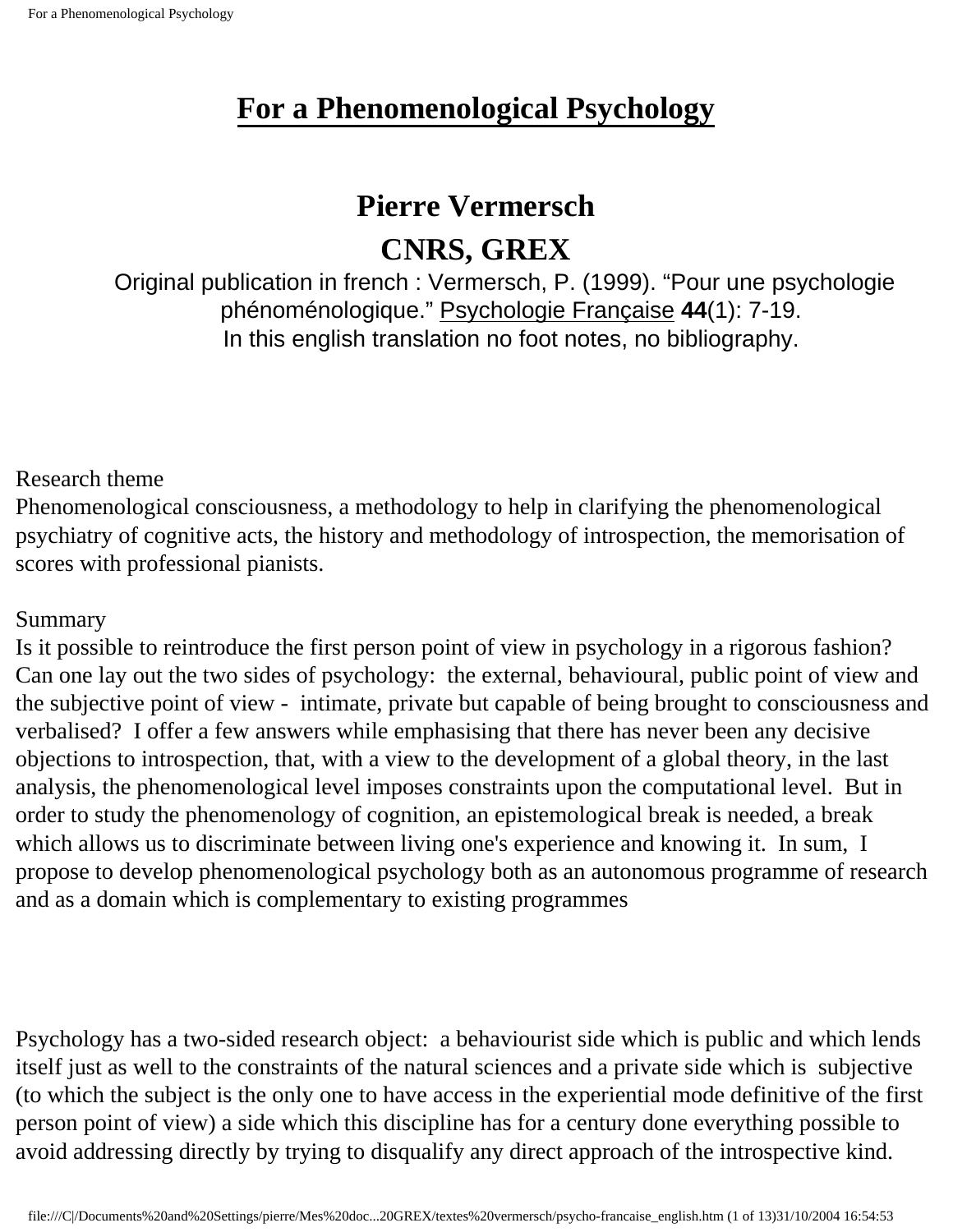(Vermersch 1998). But this experiential dimension is coming back as a fundamental question in recent publications and to such an extent that it can be identified with the question of phenomenological consciousness. Moreover, this theme is presently undergoing a veritable editorial boom via innumerable colloquia and, more still, as the privileged point of contact for all those disciplines which make up the philosophy of mind: neurophysiology, philosophy, psychology, cognitive psychology, linguistics, psychiatry, artificial intelligence etc . . . . To the point where one might well ask whether what psychology rejected from its field is not going to make the fortune of other researchers less encumbered by fears about not being recognised as a true science, fears which have haunted psychology from its inception. In numerous recent publications on consciousness, authors stress the need for an examination of the area between the sub-personal or computational level and the phenomenological level (for example: Jackendoff 1987, Flanagan 1992, Mc Ginn 1991, Varela, Thompson, Rosch 1991, Chalmers 1996). They underline the importance of taking account of subjective experience and some of them emphasise the need to mobilise introspection (Pesoa1998, Block 1995) and even ethics (Howes 1991. Varela 1996a). In short, a group of authors (with many differences) argues for a certain level of analysis to be taken into account, the level of what appears to the subject, therefore a phenomenological level and so oriented around a particular object of study arising typically at this level, namely, subjective experience and a methodology capable of gaining access to it, namely introspection, which designates globally both the reflecting gesture and the verbalised description of the reflected content (cf. Depraz, Varela, Vermersch). However, for the majority of authors, while their writing may carry a wealth of bibliographical material bearing on cognitive psychology, the neurosciences, clinical neuro physiology or the philosophy of mind, in connection with the phenomenological level, by contrast, one hardly finds any references at all and when introspection is appealed to one finds virtually nothing. All that is left is ready made thought. In addition, everything happens as if both the supporters and the opponents of the phenomenological level experienced no difficulty in citing an example drawn from their personal experience. At this time, and in connection with most of these publications, it is as if mobilising the phenomenological level of description posed no methodological problem.

 Is phenomenological access so simple then? Is it so obvious that it stands in no need of any regulated procedure? No work of critical elaboration of the data? One might object that few references are cited because few have been published. This objection is fair, but could one not conclude therefrom that it has become a matter of urgency to develop an empirical, phenomenological psychology? (i.e., one based upon an amassing of data in contrast to philosophical phenomenology or philosophical psychology). Without spending time on objections of principle which set out to prove a priori that it is meaningless or impossible to even attempt to concretely develop a rigorous methodology with a view to producing new data and assessing, by scientific practise, what real limits one comes up against with regard to what pertains to consciousness and with regard to the possibility of validating it. Just such an attempt has been made, from 1995 on, in Paris, by a research group organised around a seminar devoted to practical phenomenology but a large part of the methodology had already been generated by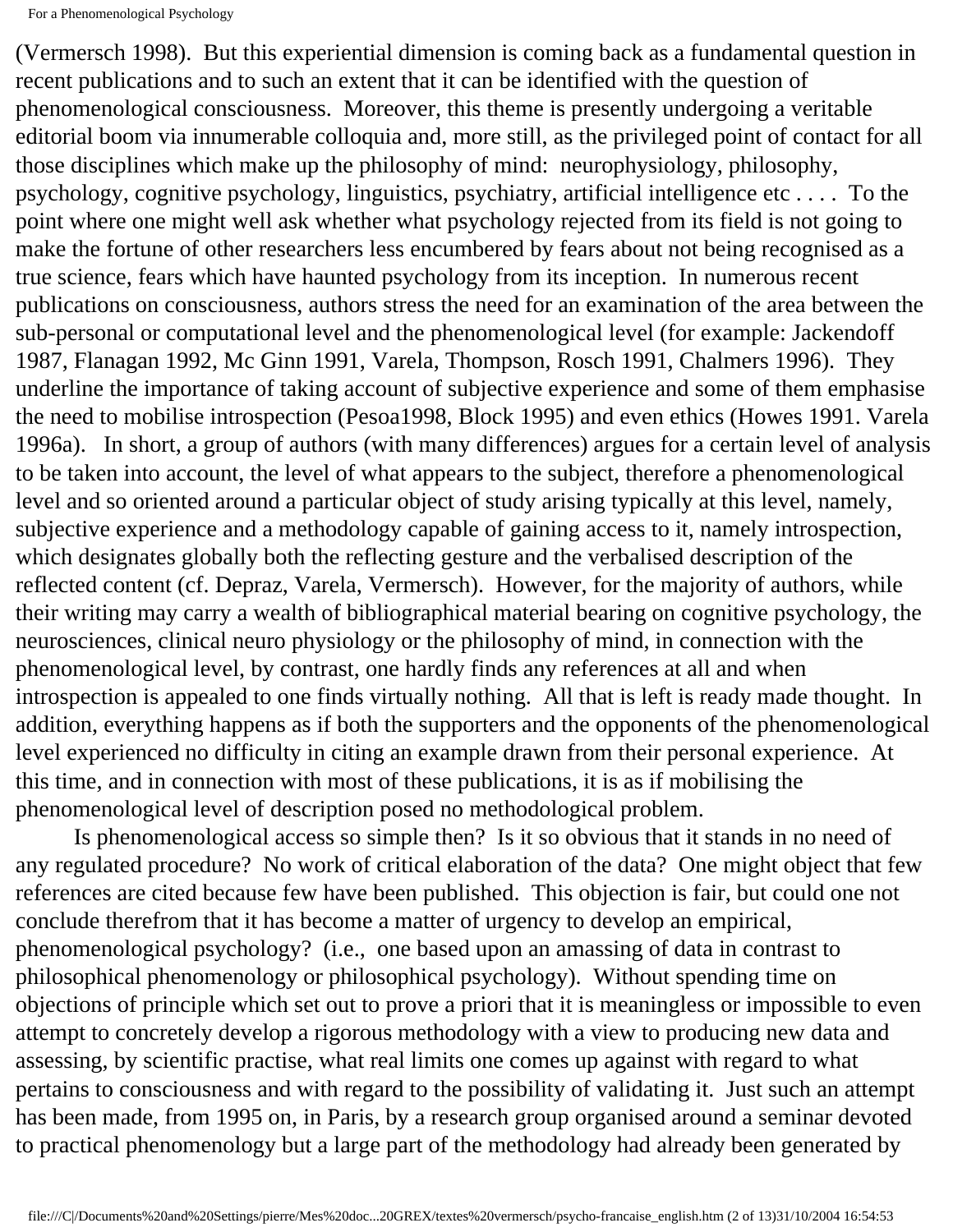the development of the clarificatory interview entretien d'explicitation ??? (Vermersch 1994) and the founding of GREX (Groupe de recherche sur l'explicitation) in 1991.

 The aim of this article is to determine what the disciple which I propose to call psychophenomenology might be like. As opposed to the dominant psychology of the day, psychophenomenology reintroduces the first and second person point of view as a resource which complements the exploitation of traces and of observable data characterising the third person point of view. But in so doing it immediately comes up against the rejection of this type of methodology centred on innumerable condemnations of introspection. Here I will quickly run through again (Vermersch 1998) the misunderstandings and false accusations which seemed to disqualify the first person approach. Then I will take up the critical question of the structural relation between the computational level (inaccessible to subjective experience) and the phenomenological level (which the subject can experience). Finally, I will try to show in what way the systematic/methodological taking into account of subjective experience presupposes an epistemological break, a need to break with the naive familiarity of the relation with our experience and the passage to a genuine reflecting activity.

#### **The Rejection of Introspection and the First Person Point of View**

Psychology got set up at the end of the 19th century with a conflict between, on he one hand, the evident possibility of introspection as a means of access to data (Wundt 1874, James 1890, Binet 1903) and, on the other, the requirements of experimental psychologists who, at the same time, tried to constitute a psychology on the model of the natural sciences. One attempt at a reconciliation assumed the form of inserting the methodology of introspection into the constraints of experimental programmes - the 'Wurzbourg school' in Germany under the direction of Kulpe (Burloud 1927, Humphey 1951, Mandfler & Mandler 1964) the 'Cornell school' in the United States inspired by Tichener (Tichener 1909, 1912, 1913) and, preceding both of them by a few years, the 'Paris school' represented essentially by the work of Binet and his pupil Henry (Binet 1903). The greater part of the published work mentions the word 'experimental' in its title (for example: Binet 1903, Watt 1905, Ryle 1909, Tichener 1909, Okabe 1910) attesting thereby to their determination to situate their thinking both in the first person point of view and in that of a scientific psychology synonymous with an experimental set- up and with quantification. Elsewhere I have presented the details of this history (Vermersch 1998).

 But this reconciliation was never accepted and criticism, taking as its target the very possibility of introspection, never ceased. Should one even bother to criticise the critique of introspection? Throughout the two centuries in which the list of critical objections never ceased to accumulate have there ever been any which carried conviction (cf. the assessment of opinions throughout the history of psychology: Dumas 1924, Bakan 1954, Guillaume 1942, Radford 1974, Howes 1991)? After all, had a single one of these proved well founded, the rest would not have been necessary!

In the first place this discussion is useless. Useless to mount justifications, to show the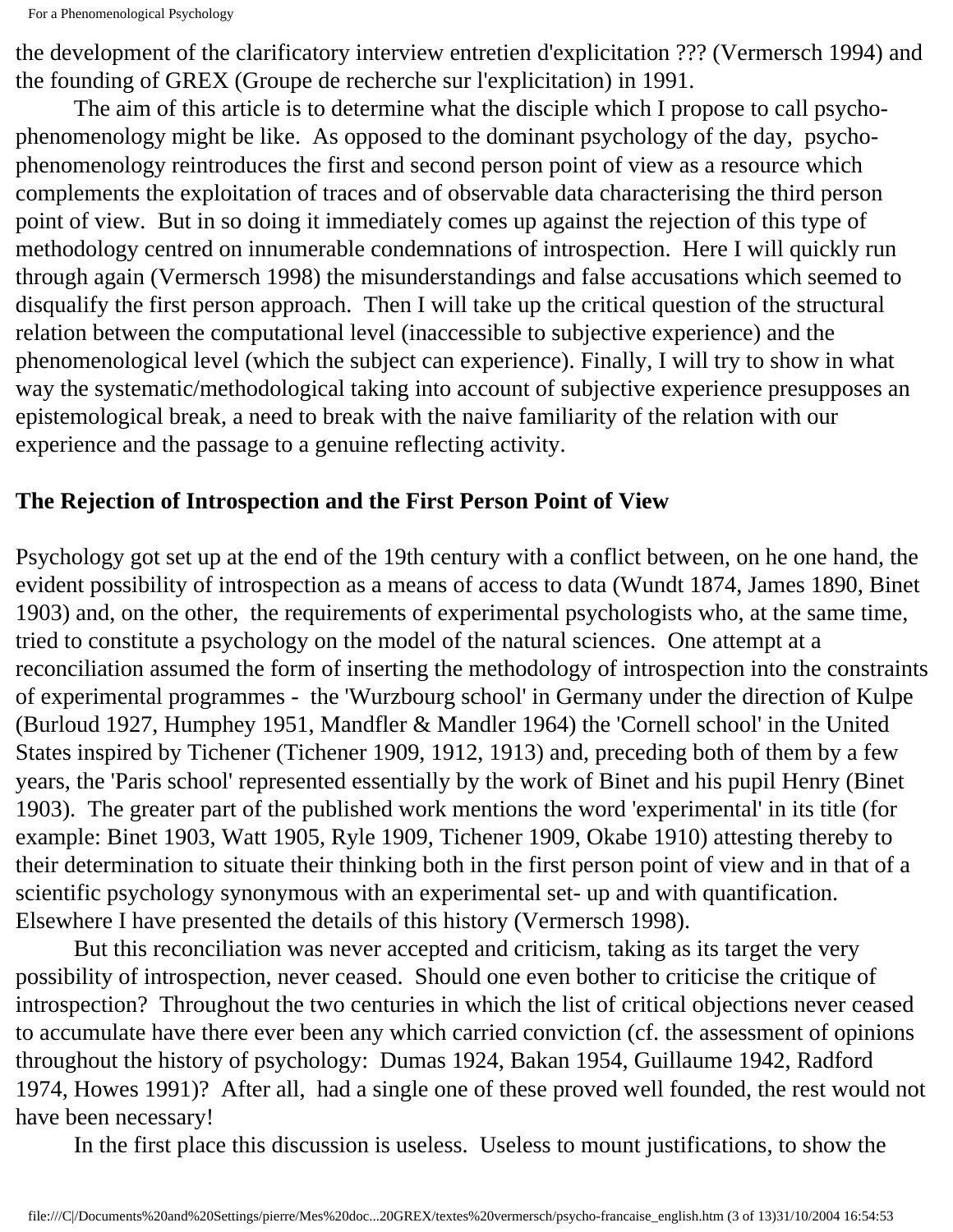irrelevance of these criticism, because in principle no one of them would ever carry conviction to the extent that the form of these criticisms is that of trying to establish a negative result: impossibility, uselessness, impracticability, suspicion directed toward the act, or the object. And trying to prove the absence or the impossibility of something is an ill-founded epistemological enterprise (except in the formal sciences). If one can show that a claim can be rejected with reference to a counter-example, it is, on the other hand, difficult, in the empirical domain, to establish with certainty that it would never be possible to find counter examples. Only the ability to master the totality of the available possibilities would make it possible to demonstrate the impossibility of a certain type of result. If one had to make a list of what each period claimed to be a priori impossible and which was realised in the following generation, one would be obliged to enumerate most of the technical inventions of our time. Beginning with the so-called 'absurdity' of making something 'heavier than air' fly. The strategy aimed at proving the impossibility of something is a waste of time. It seems that as a general rule it is much more productive to investigate 'under what conditions'?, 'within what limits'? Unless the argument underlying the attempt at a proof of impossibility is, in the end, sponsored by motives which are not scientific.

 However, from a second point of view, this review of the critical arguments allows us to bring to light the properties of the methodology which we need and towards which our efforts are aimed. In fact, even if the criticisms are not sufficiently conclusive to condemn introspection, they do point up questions which deserve thought. Let us sum up the main arguments. Introspection is impossible, in principle, since it presupposes a duplication of the subject - which is impossible (Compte 1830); introspection only produces contradictory results on which no one can reach agreement, so it should not be used because it is non-scientific (general reaction to the controversy on the theme of the relation between thought and mental image); introspection is based on descriptions, therefore on verbal results which can teach us nothing since they are the product of 'social training' (Pieron 1927); introspection is directed towards private, non observable objects with regard to which it is impossible to use a scientific method based upon the agreement of observers, so it has to be abandoned; introspection is, at best, only able to get at that which the subject can be conscious of, but numerous psychological investigations show that the subject is not, and can not be, conscious of basic psychological facts and laws, so it is useless appealing to it; introspection exists but it is completely mistaken regarding what it yields, so the claims it produces are of no scientific interest (Skinner 1974); introspection does not exist, what is taken for introspection being only the expression of naive theories of the subject regarding psychological causality, pointless getting interested in this, it isn't introspection (Nesbitt & Wilson 1977); the information generated by introspection is worthless, it has no fundamental utility, one can only disregard it (Boring 1953); the proof that there is no such thing as introspection - assuming that it is the world of an 'internal sense' - is that, in contrast to the other senses, this internal sense could yield no phenomenology (Lyons 1986)

 Despite the diversity of their content, all these criticisms adopt the same approach of trying to prove the existence, or impossibility, of something. But in addition to these fully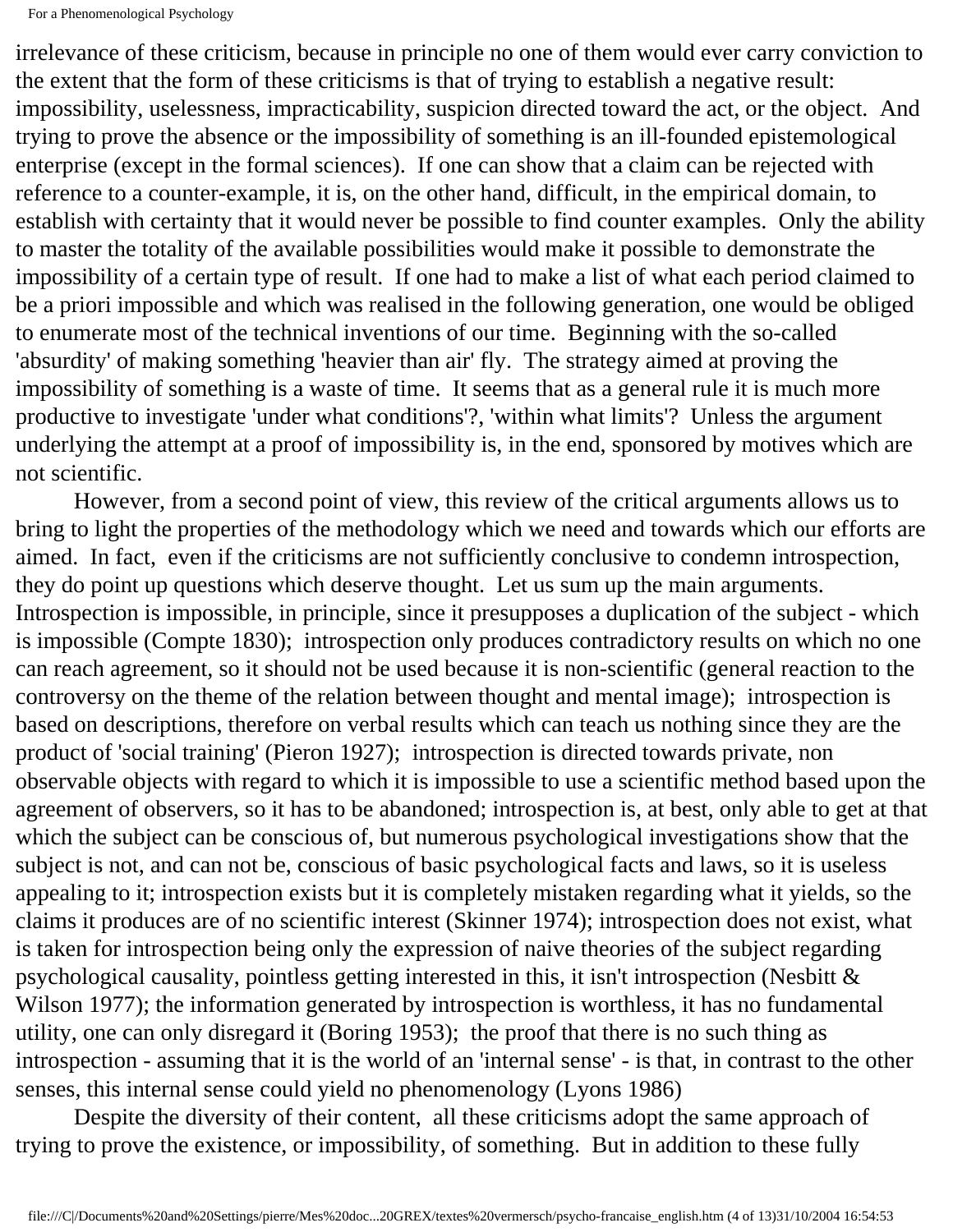worked out criticisms, there exists a 'ready-made thinking' which may be summed up in the declaration that: 'it is well known that it is not scientific' or even, at the hands of certain recent authors, 'introspection is notorious for being unscientific'. With certain psychologists the word 'introspection' releases phobic reactions, that is, compulsive and irrational reactions.

 I won't attempt to take up these criticisms one by one in this article having already done this elsewhere (Vermersch 1998). What is important is that no one of them is decisive (Howes 1991) and that research can not proceed on the basis of ill founded prohibitions. Once all the criticism have been evoked it only remains to practise introspection, to integrate first person data in a global programme including also neuro-physiological and behavioural elements, no one of these elements being sufficient in itself. What is lamentable is that this prohibition has, above all, had the effect of slowing down the methodological improvement of the techniques of access to subjective experience (cf. Vermersch 1991, 1994, 1998 and Depraz, Varela, Vermersch 1998) as well as the techniques of verbalisation (clarificatory interviews), of descriptions and of analyses of material devoted to this type of protocol. But clearly, the largely multi-disciplinary culture which has accompanied the recent constitution of the 'cognitive sciences' is much less encumbered by taboos and prohibitions. After having been highly speculative, publications on consciousness are more and more frequently oriented in their conclusions towards the need for a methodology of first or second person access. For how could the phenomenological level be tackled without first gathering data at the level of that which the subject can be conscious of, and which he knows how to express.

 So I conclude that, in principle, there are no longer any methodological objections to gathering and utilising first person data, which certainly still allows room for all kinds of critiques relative to the meaning, the interest and the validity of this type of data for each particular programme of research. But there is nothing new here. First person data enjoy no special apriori privilege, validity or truth - no more than other types of data.

## **Establishing Structural Relations Between the Sub-personal and the Phenomenological Level**

 Even if the methodological objections have been dismissed along these lines, there are those who would immediately object that the discussion is without interest. For, since what is important takes place at a non conscious level, this method yields nothing to be studied. This point can be more broadly formulated by posing the problem in terms of contemporary cognitive science (Jackendoff 1987, Varela et Al., 1993, Dennet 1991, Gallagher 1997) as the establishing of structural relations between the computational, or still sub-personal, level and the level of what can be brought to consciousness, or the phenomenological level.

 I will tackle this matter in three points: 1/ The fact that there are laws at the computational level does not mean that the phenomenological level is without interest nor that it is non scientific; on the contrary, it defines a completely independent level of analysis;  $2/$  this level makes it possible to grasp our cognitive functioning from the point of view of the user and it is in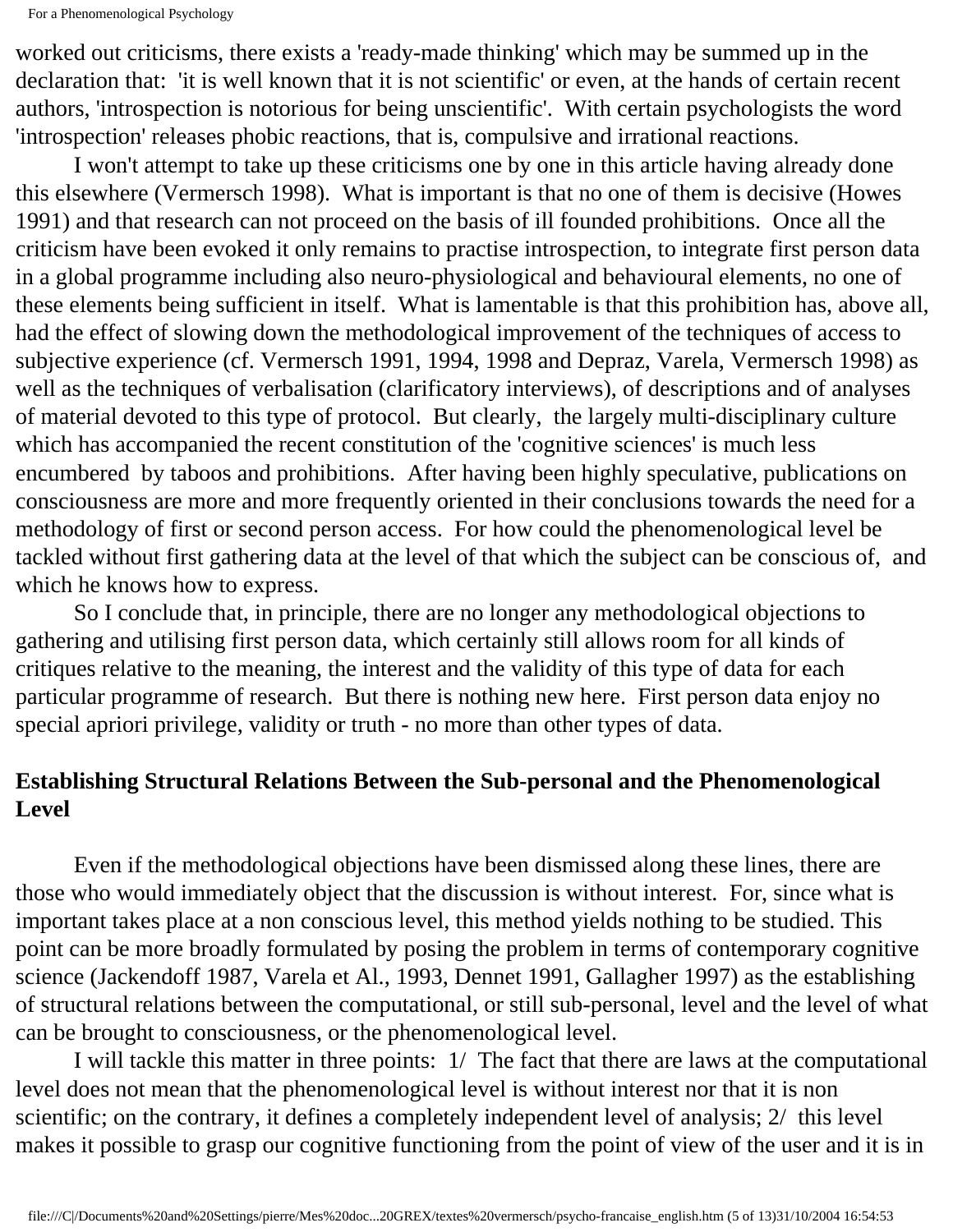```
For a Phenomenological Psychology
```
this sense especially congruent with the work of practitioners; 3/ in the context of a general theory of cognition, the phenomenological level constrains the computational level, which must also be able to account for the subjective aspects of cognition and so of phenomenological consciousness. This means that research at the phenomenological level is unavoidable.

#### *The Pre-eminence of the Sub-personal: A Fallacious Argument*

 The leading argument is the following. It is useless taking into account the first person point of view of the subject because, in any case, the silly fool has no idea what is really going on. At the limit, one might conceive of, and accept, that a sub-discipline of scientific psychology take as its research object, naive theories, spontaneous beliefs about cognitive functioning. In which case we would be talking about research into the psychology of common sense, of folk psychology (after all, it is legitimate to describe anything that exists in the natural world).

 The mistake in the reasoning is the following: since there are psychological laws which can only be established by experimenting with research objects which the subject can not be directly conscious of, it is useless working with what the subject is conscious of. But, from the fact that experimental psychology produces data and explanations which are not accessible from a first person point of view (which is true), one can not deduce the fact that the data derived from the first person point of view is false or without interest. All that this proves is that certain objects of research do not lend themselves to phenomenological methodology but it does not prove that only that of which the subject is not conscious can be the object of scientific study.

 This fallacious reasoning is accompanied by the tendency to suppose that only that whose truth has been established from the standpoint of third person psychology has been established from a point of view which is valid. The ideology of the natural sciences leads us to believe that the more one goes in the direction of elementary (therefore sub-personal) mechanisms the more one engages in true science - which disqualifies a priori the descriptive levels. However, psychology has two sides, each inseparable from, and irreducible to, the other. If the human subject belongs to natural science to the extent that he has a body, a publicly observable behaviour and so offers the possibility of being analysed from the outside as an object, a point of view which justifies the third person approach, this same subject is also the user of his own cognition. He evaluates his experience, makes discriminations within his world, and this second point of view can only be adopted across what the subject knows or can say about it, which invokes a point of view which is irreducibly first or second person.

## *The Irreducibility of the Phenomenological Level and its Conformity to Practise*

 Up to now, one might have thought that I would be content to simply argue the case for not forgetting the phenomenological level. But the taking into account of this level goes much further, since one can regard this level as uncoupled from the sub-personal level. That is, this level exhibits its own proper efficacy which is not taken account of at the computational level, even if one is justified in thinking that everything phenomenological has to be consistent with the sub-personal level (Jackendoff 1987). To change examples, everything to do with a computer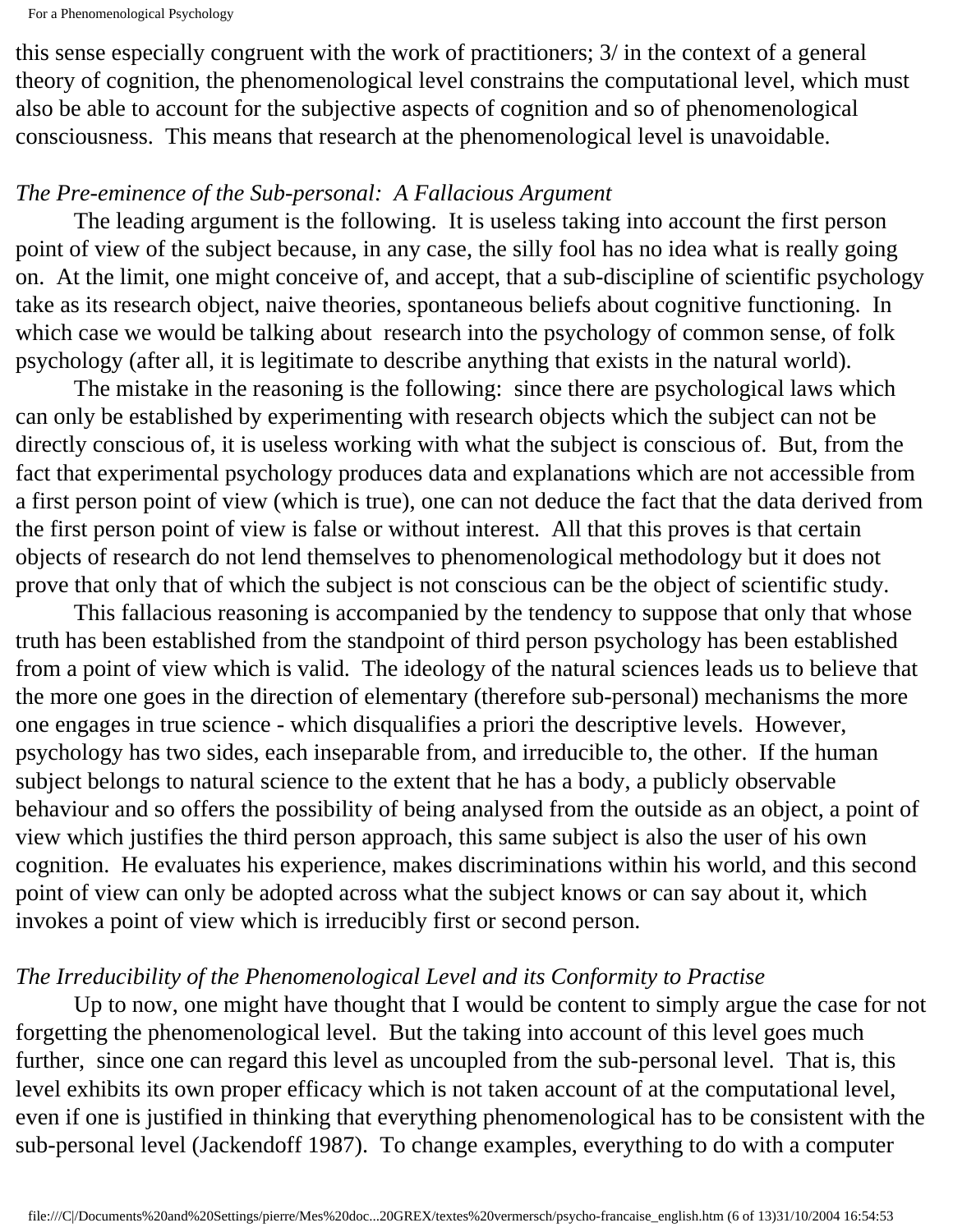programme is translatable in terms of electronic events and is necessarily compatible with this causal level which ensures its physical realisation. But the logical and functional coherence of the programme belongs to another level which the first does not take account of. This line of thinking can be displaced still further. What a user does at the key-board and with his mouse has its own coherence which is both consistent in its realisation with the programming tools and at the same time distinct from them. As a general rule, procedural knowledge is uncoupled from declarative knowledge of those laws which nevertheless make its correct execution possible (Vermersch 1971, 1972, 1994). As a result, it has to be the object of a descriptive analysis in its own right. This procedural level can easily appear secondary, in the sense of being minor with regard to the study of fundamental aspects, a little as if, by comparison with the 'fundamental' understanding of the functioning of the electronic tube on your television, the know-how corresponding to the correct use of the remote control was so secondary that it was not even worth talking about. And yet, this procedural knowledge exists and is indispensable to action. Inversely, declarative knowledge is insufficient for action, even totally inadequate, even if one can show (outside the time of action) that the declarative justifies and explains the efficacy of the action. Phenomenological knowledge, which is pre-reflective relative to cognitive functioning, might appear secondary or superficial by comparison with the fundamental laws of cognition; it is simply what we make use of to utilise our own cognition (and happily we don't have to wait for cognitive psychology to teach us what we have to do in order to know how to do it). In a certain sense the phenomenological level only touches the 'handle' of cognition. But try to use a tool without its handle! A subject who summons up a visual mental image puts into effect a practical competence as the user of his own cognition. This knowledge in act is generally pre-reflective, therefore, transparent to the one who puts it into practise. It is however possible to help the subject become conscious of it and to produce a descriptive verbalisation of it. The practical knowledge of what the subject 'does in his head' to summon up a mental image is not a computational theory belonging to this domain (nor its naive theory), but inversely this computational level says nothing about what has to be done to summon up a mental image nor what would have to be done to enable a subject who is unable to summon up visual imagery to attain this goal.

 These remarks may help to understand why the level of phenomenological description is not only a programme of research but also exactly matches the level which is relevant for a number of practises. Whether we are talking about the field of education, of apprenticeship, of remedial training, of practical analysis, of coaching or of psycho-therapy, practitioners gather phenomenological information, think up exercises, techniques based on this type of data, because they make changes possible, in contrast to more fundamental data with regard to which it remains to be seen how they are to be integrated into the reality of behaviour. If experimental psychology has turned its back on the subjective dimension, in so doing it also turned its back on any applied psychology which uses this information and which invents techniques. The refusal to take into account the phenomenological level of analysis in research in psychology makes it possible to understand why, in spite of the undeniable abundance of scientifically rigorous results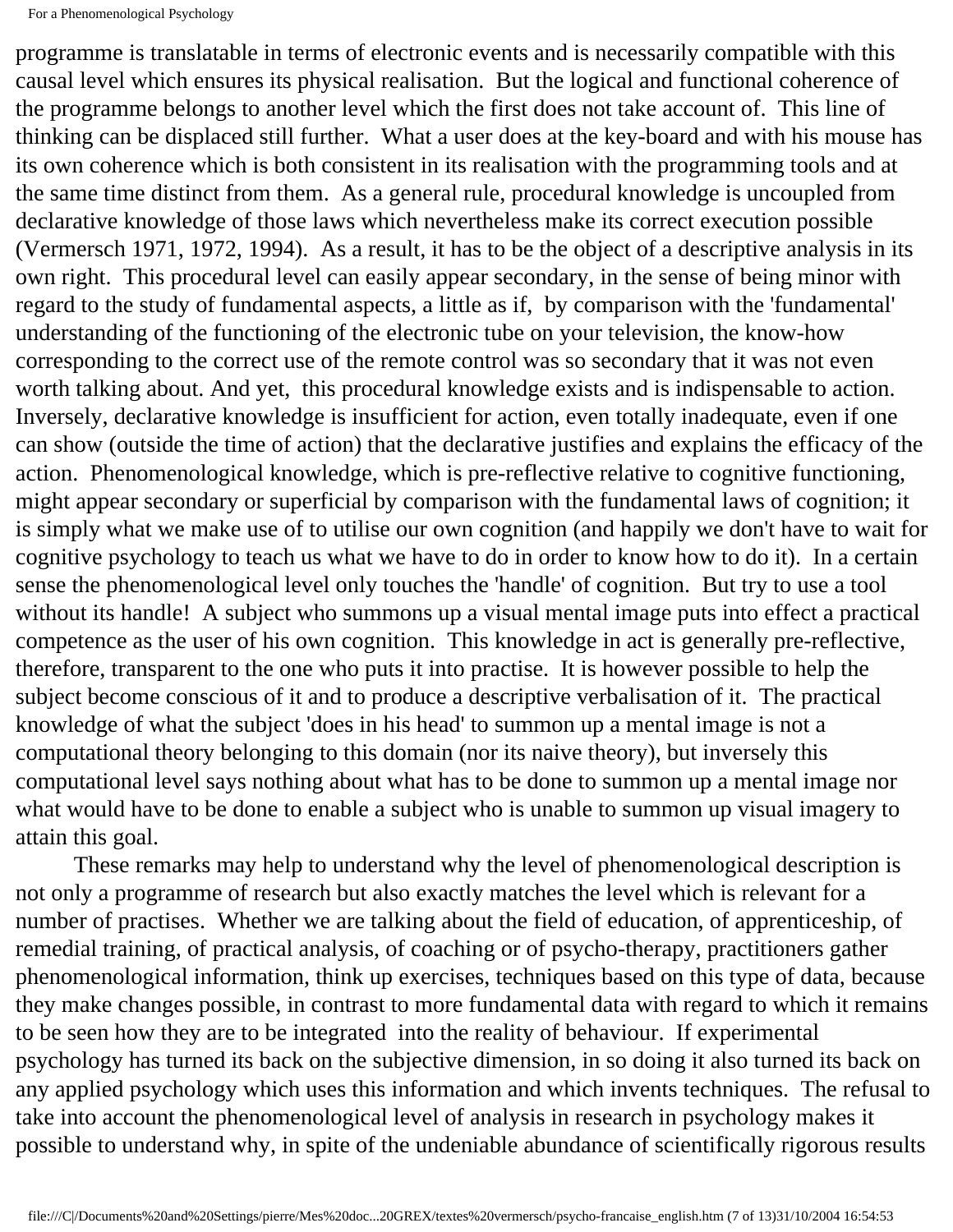there are so few which interest practitioners or even, which could be useful to them. To be sure, we know that research has the right and the duty to work at themes the utility of which is as yet unknown. But what is troubling is that what psychologists propose carries titles which look like fields of application: training themes, study of mental imagery, memory . . . . Consider M. Denis' first book (1979) which summed up all the research on mental imagery. A very well executed compilation covering some five hundred pages of true scientific research, totally or almost entirely useless from the standpoint of its interest for practitioners.

#### *The Phenomenological Level Constrains the Sub-personal Level*

 I submit therefore that the phenomenological level is irreducible and that its relative autonomy justifies us in studying it. This is still a limited conclusion. What should by now be apparent is that the reversal of perspective needed for a global theory must also be capable of taking into account the phenomenological level.

 Jackendoff (1987) seems to have been the first to have clearly posed the problem, a problem which was picked up again in detail by Varela et Al. (1987) in particular. If a distinction between the computational and the phenomenological level is introduced, over and beyond the duality of the relation mind-body, one finds a problem of the relation mind-mind. For if it has been established that cognitive functioning can only be grasped at the fundamentally nonconscious, computational level, it remains to be determined why our life as human subjects is led out in the mode of subjective experience. Either one sets this problems aside, and at the same time one sets aside everything that makes up the specificity of lived experience; but then this mildly schizoid 'solution' makes little sense save in the context of an experience of thought which helps to disclose what remains over when one has taken away what everyone finds evident. Or one tries to deal with the problem in question, which latter seems to me to be called for sooner or later; and then one finds: 1/ that the computational level has to be able to take account of every phenomenological distinction; 2/ so it becomes necessary to precisely define these distinctions and, at that point, not only does one have to take account of the phenomenological level but, in addition, it is both necessary and urgent to improve its methodology.

 To sum up: up to now I have argued for the possibility and the necessity of working at the phenomenological level in three points: the sub-personal is not the only scientifically valid level of scientific investigation, the phenomenological level is irreducible and it also imposes constraints upon the computational level in the context of a global theory of cognitive functioning, one which includes phenomenological consciousness. It only remains to set up a regulated methodology capable of realising just such a programme of research. I won't attempt to present such a methodology in detail here (cf Varela et Al 1993, Vermersch 1994, Spraz, Varela Vermersch 1998) but will simply examine the major obstacle standing in its way

#### **The Epistemological Break Between Living and Knowing One's Experience**

It requires no special competence, no special effort from me, to live what derives from my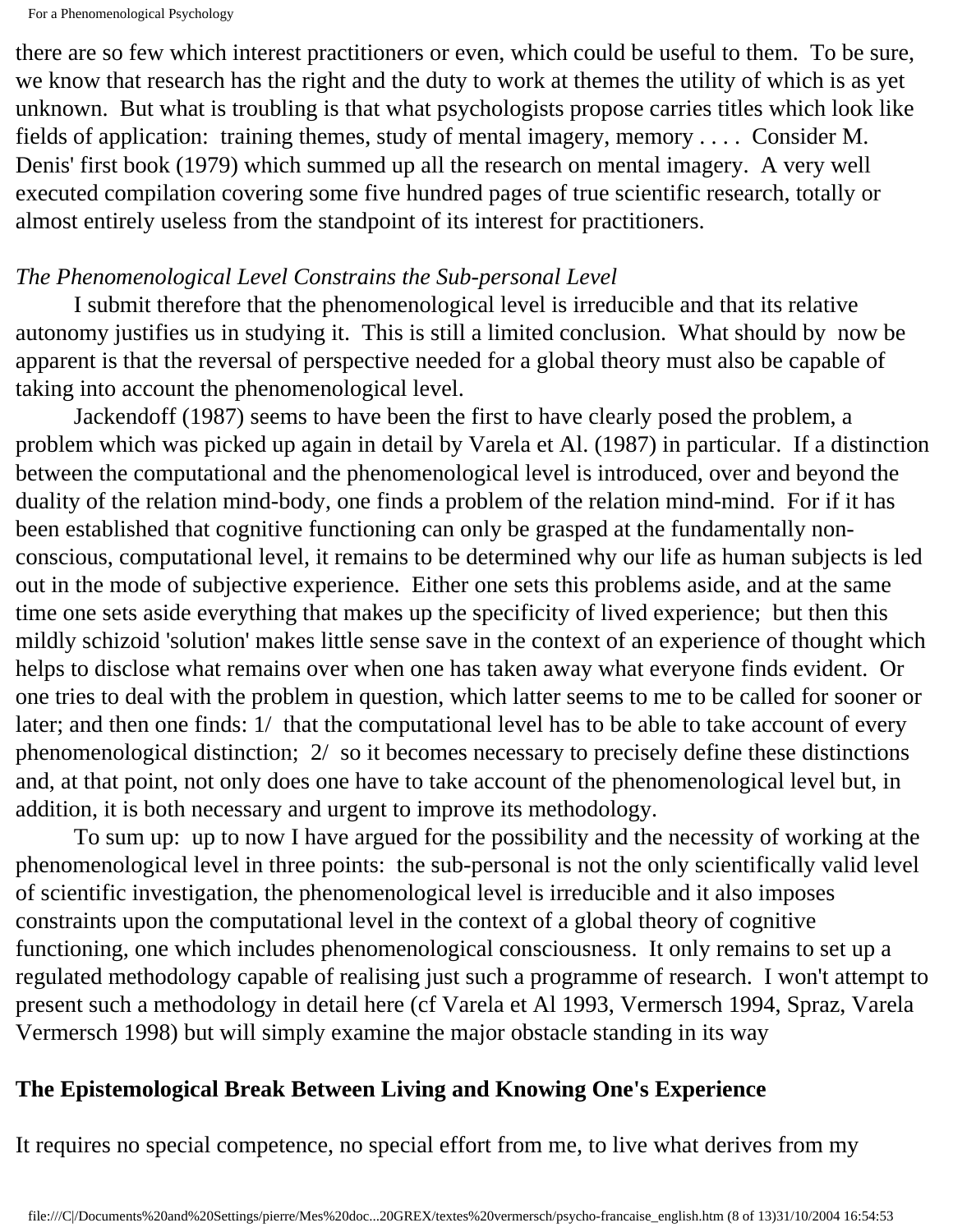subjective experience. It is enough that I should be alive. But becoming conscious of it, providing a descriptive thematisation of it and, more fundamental still, thinking it through carefully, are neither spontaneous, nor immediate, nor direct, still less easy tasks! The contrast between the familiarity of the experience and the conditions of its investigation, which are no more familiar than theses directed toward any other object of research, readily induces confusion. As if the mere fact of having a body were sufficient to confer upon you the competence of a doctor! Take recent works in the philosophy of mind. The difficulty encountered in gaining access to subjective experience in a precise, refined and disciplined way is never taken into account. To conclude from this that most of them have not tried to, and do not actually, distinguish between living and knowing results in a confusion between the fact of thinking about experience and the fact of knowing it.

 Many difficulties have to be overcome before one can gain access to one's experience and describe it.

### *Lived experience is not immediately accessible for it is largely implicit in the sense of prereflective*

 That is, it has not been made an object of consciousness and so still remains inaccessible to reflective consciousness. But one can only give verbal expression to what one is conscious of. Verbalisation requires in advance that one should be cognisant of what has been lived through. This state of affairs is often translated by replies of the kind: 'I don't know' or even by rationalisations deriving from the psychology of common sense.

 The negative side of this state of affairs is that the phenomenological dimension is not so easy to know. It is not immediately available as a whole. The positive side is that there is a store of extraordinary data which has not been seen and therefore not exploited by research up to the present time. Most often, the spontaneous view of the psychologists is that either the information is available and therefore can be brought to consciousness. The subject can verbalise it if one asks him to do so with minimal instructions. Or else the information is not available. It is non conscious or non existent and the subject can not talk about it - in which case it is useless proceeding further. However, what makes its appearance with the notion of the pre-reflective is the domain of what can be rendered conscious: that is, information which is not actually conscious (through lack of awareness and not necessarily for reasons of censorship as in the Freudian model) but which can become so by means of a particular activity, and, as we shall see later on, of intersubjective mediation. This brings to light an important disequilibrium in the programme of research as between the study of non conscious aspects (perception without awareness, learning techniques or implicit memory cf. Bornstein & Pittman 1992) and the absence of symmetrical programmes which would explore the limits of what a subject can bring to consciousness, as if this limit was already well known, unchangeable, the same for everyone!

 What makes it possible to acquire knowledge of one's experience is a specifically 'reflecting' activity. This is often confused with a 'reflected' activity.

We know from all of Piaget's work (1937, 1§974 a,b,c) on becoming conscious 'of' that it is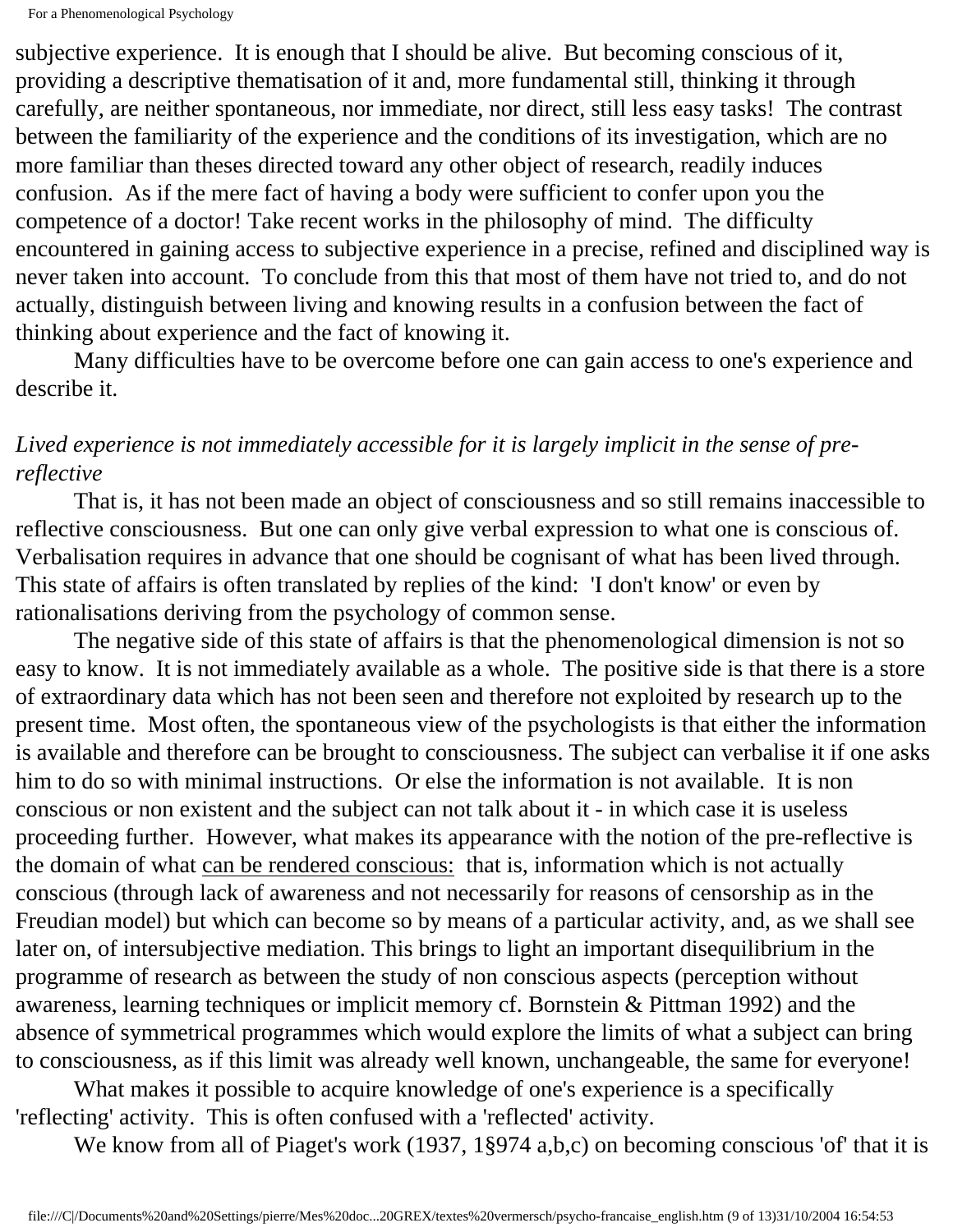a valid and entirely independent comportment and that it is brought about essentially for reasons extrinsic to the subject, such as, for example, the failure of his action, gaps, momentary disequilibrium. If this comportment is to become deliberate (at least to the extent of creating sufficient conditions for it to become so) our understanding of the process of becoming conscious of something from a phenomenological standpoint, from the point of view of a cognitive activity which the subject can put into operation, has to be improved. In a certain sense, it is a question of applying psycho-phenomenological analysis to the realisation of the act that makes it possible (cf. Depraz, Varela, Vermersch in preparation). This procedure brings out the value of the distinction between reflected and reflecting activity. The first bears upon data which has already been brought to consciousness, it is a reflection 'upon' and is largely synonymous with the commonplace meaning of the term 'reflection': to take as object of thought other ideas (therefore already available as thoughts). The second, on the contrary, is a form of 'reflexivity', in Piaget's sense of that term (1977), that is, it implies a transition from the experience 'in act' to the alternative plane of a 'representation' of this experience. In advance of the possibility of experiencing it, it is a reflection 'upon'. Both activities are reflexive in the sense that they imply a change in the direction of attention, starting out from a 'natural' direction spontaneously oriented towards the external world and then turned towards the 'interior' world. However, the difference between them is founded in the fact that the reflecting activity is based upon a *gesture of accommodation* (Piguet 1975) which is relatively speaking more passive than that of the deliberate research proper to the reflective apprehension. Practising the reflecting activity is a delicate matter since it presupposes a form of suspension of the regime of habitual cognitive activity, an inhibition of the commitment towards others and the world, then a more or less extended delay, since the subject is envisaging something which still is not present and which is not given to him in the mode of access of an already reflected knowledge. So there is a first suspension (epoche) permitting the reflecting act to get started, then a second suspension, accompanied by an empty expectation in order that the fulfilment should function. And what makes its appearance may do so in accordance with a much slower temporalisation than that which presides over the cognitive task based on data which has already been brought to consciousness. In sum, this reflecting activity is relatively unfamiliar as a deliberate activity. Its practise demands either a long personal education (in the spirit of what the book by Varela, Thompson & Rosch 1991 has clearly emphasised, cf. also Varela 1996) or an expert mediation in he sessions devoted to the work of clarification (Varela 1994). But this last solution, which offers the advantage of enabling us to work with whoever shows up whether or not they have been formed for the task, raises a new problem.

#### *The reflecting activity requires a training and/or the help of an expert mediator.*

 One of the ways in which this reflecting activity can be developed is to make use of a mediator. But it has to be very well done if it is not to confer a specious priority upon the reflected activity, a priority which would stand in the way of the adoption of that interior posture proper to reflection. What creates the problem is that any naive mediation motivated by research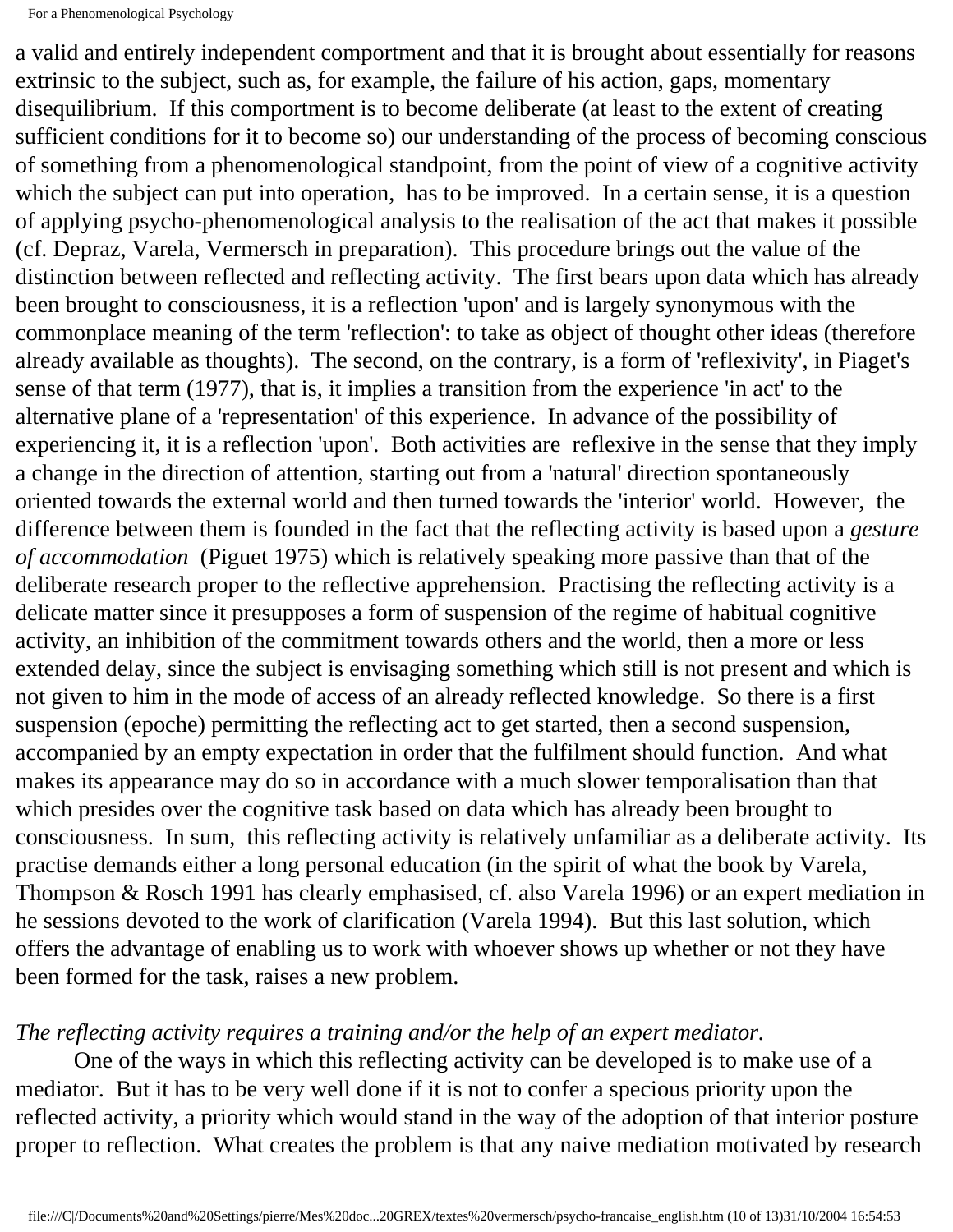into intelligibility tries to be of help by invoking explanations which appeal precisely to reflection rather than to any reflecting activity. This is particularly so with all those forms of 'why' which are systematically employed to help in the process of verbalisation (cf. the negative examples which can be found in Nisbett & Wilson 1977). The clarificatory aids which I have developed are aimed at guiding the person towards this reflecting activity and, in order to do this, they are obliged to introduce a mediation which has to be learnt since it is counter intuitive. Mediation aims at letting the person evoke his own lived experience and in such a way that it can be expressed out of a language anchored in experience (Vermersch 1994).

## *Subjective experience is as complex as any other object of research.*

 But even when all these various obstacles have been taken care of there is one which still persists, and this because the very proximity of subjective experience militates against the possibility of *knowing it* through and through (cf Piaget 1950)! Bringing to conscious awareness presupposes strata of bringing to consciousness which have been well studied in Piaget's work and summed up in laws of bringing to conscious awareness. When an expert mediator induces the reflecting activity, what is accessible to subjective experience will be ordered, structured by the pre-eminence of certain aspects, at the cost of others which may remains invisible. For example, if one chooses to work at the subjective description of the practise of the act of evocation, what will appear to the subject in the first instance is the content of his evocation and not the act itself. In order that this latter should be envisaged and described, a reduction is needed. Which no subject is capable of performing alone. It is the same with other facets of subjective experience such as apperceptive postures (Andreas & Andreas 1991) or the submodalities (Bindler I Mac Donald 1988) and sensorial texture of the evocation (Vermersch 1993, Vermersch & Arbeau 1996). Just like any other reality, subjective experience includes an indefinite number of facets, following which one can specify innumerable, more or less directly evident properties. Access to these properties can only be obtained by an expert guidance which helps us to understand, in what appears to us, how this descriptive category is instantiated for us. Our subjective experience is as familiar to us as a landscape, but what a geologist, a geographer, a botanist etc. might be able to help us to recognise are all already there before our very eyes and at the same time invisible to us. And the same holds for our intimate experience.

#### *With regard to subjective experience, an epistemological break is needed.*

 Here it is also a matter of moving from a pre-scientific, naive realism to the development of scientific knowledge. This break passes by way of a counter-intuitive apprehension: access to, the description of, the analysis of subjective experience are the product of an expert procedure, a mediate, carefully developed procedure which can not be learnt easily and which has to be exercised and improved upon over several years.

 I hope that this article will give rise to debate. In it, I try to go back over a number of received ideas. I also set off an alarm signal. What psychology sets aside will be studied by others, who will perhaps explain one day in what 'the structure of subjective experience' consists.